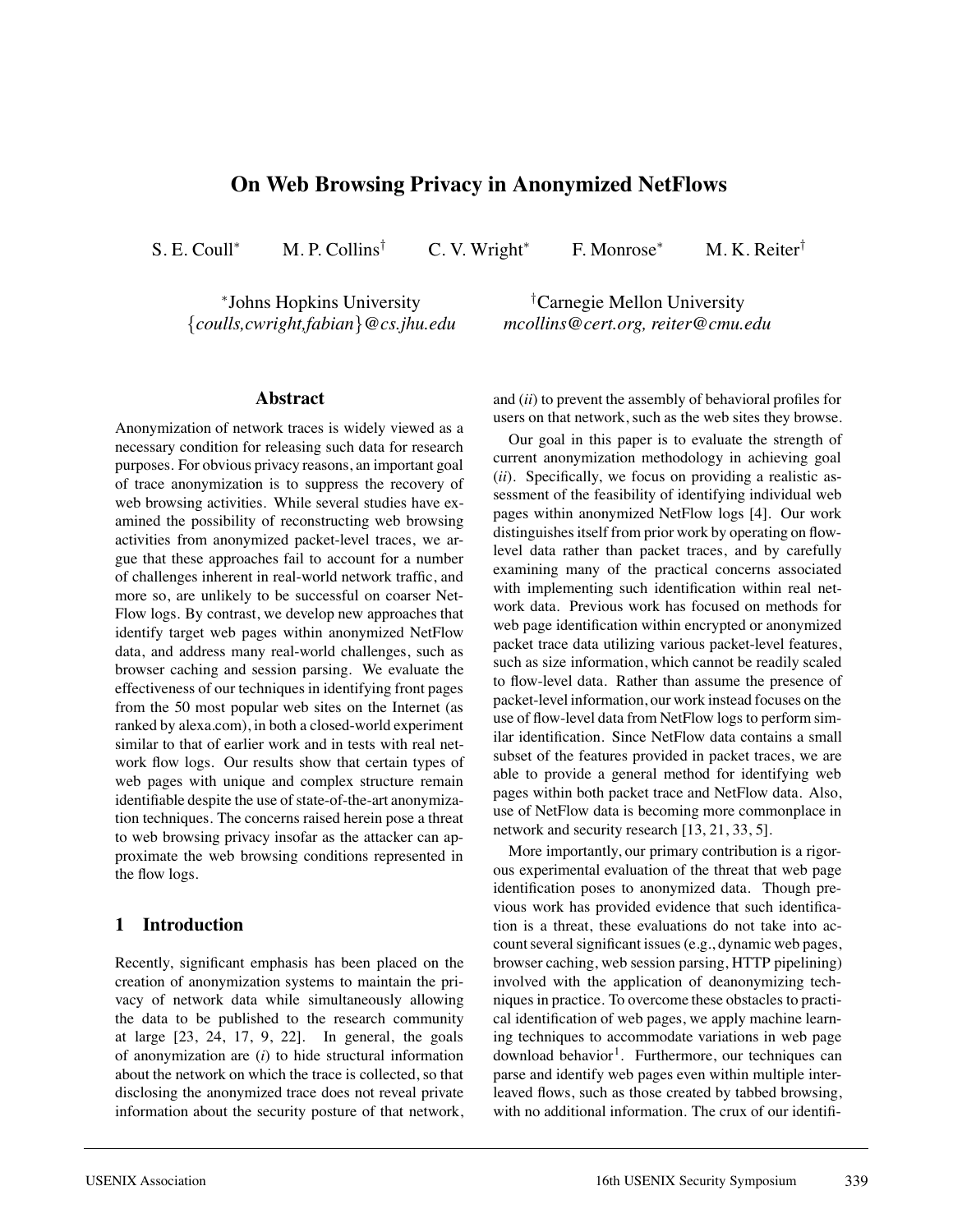cation method lies in modeling the web servers which participate in the download of a web page, and using those models to find the corresponding servers within anonymized NetFlow data. Since the behavior of each server, in terms of the flows they serve, is so dynamic, we apply kernel density estimation techniques to build models that allow for appropriate variations in behavior.

Simply finding web servers is not enough to accurately identify web pages, however. Information such as the order in which the servers are contacted, and which servers are present can have significant impact on the identification of web pages. In fact, the ordering and presence of these servers may change based on various download scenarios, such as changes in browser cache or dynamic web page content. To capture these behaviors, we formalize the game of "20 Questions" as a binary Bayes belief network, wherein questions are asked to narrow the possible download scenarios that could explain the presence of a web page within the anonymized data. As such, our approach to web page identification begins with identifying likely servers and then employs the binary Bayes belief network to determine if those servers appropriately explain the presence of the targeted web page within the data.

Lastly, the evaluation of our techniques attempts to juxtapose the assumptions of closed world scenarios used in previous work to the realities of identifying web pages in live network data. The closed world evaluation of data collected through automated browsing scripts within a controlled environment was found to perform well — detecting approximately 50% of the targeted web pages with less than 0.2% false detections. In more realistic scenarios, however, true detection and false detection rates varied substantially based upon the type of web page being identified. Our evaluation of data taken through controlled experiments and live network captures shows that certain types of web pages are easily identifiable in real network data, while others maintain anonymity due to false detections or poor true detection rates. Additionally, we show the effects of locality (i.e., different networks for collecting training and testing data) on the detection of web pages by examining three distinct datasets taken from disparate network environments. In general, our results show that information leakage from anonymized flow logs poses a threat to web browsing privacy insofar as an attacker is able to approximate the basic browser settings and network conditions under which the pages were originally downloaded.

## **2 Background and Related Work**

Network trace anonymization is an active area of research in the security community, as evidenced by the ongoing development of anonymization methods (e.g., [9, 23, 30]) and releases of network data that they enable (e.g., [26, 7]). Recently, several attacks have been developed that illustrate weaknesses in the privacy afforded by these anonymization techniques. In particular, both passive [6] and active attacks [2, 3] have shown that deanonymization of public servers and recovery of network topology information is possible in some cases. Until now, however, an in-depth examination of the extent to which the privacy of web browsing activities may also be at risk has been absent.

It would appear that existing approaches for inferring web browsing activities within encrypted tunnels  $[19, 32, 11, 1, 18, 8]$  would be directly applicable to the case of anonymized network data—in both cases, payload and identifying information (e.g., IP addresses) for web sites are obfuscated or otherwise removed. These prior works, however, assume some method for unambiguously identifying the connections that constitute a web page retrieval. Unfortunately, as we show later, this assumption substantially underestimates the difficulty of the problem as it is often nontrivial to unambiguously delineate the flows that constitute a single page retrieval. The use of NetFlow data exacerbates this problem. Furthermore, as we show later, there are several challenges associated with the modern web environment that exacerbates the problem of web page identification under realistic scenarios.

To our knowledge, Koukis et al. [14] present the only study of web browsing behavior inference within anonymized packet traces, which anticipates some of the challenges outlined herein. In their work, however, the authors address the challenges of parsing web page downloads from packet traces by using packet interarrival times to delineate complete sessions. Though this delineation can be successful in certain instances, there are several cases where time-based delineation alone will not work (e.g, for interleaved browsing). In this paper, we address several challenges beyond those considered by Koukis et al. and provide a more in-depth evaluation that goes further than their exploratory work. Moreover, our work differs from all prior work on this problem (of which we are aware) in that it applies to flow traces, which offer far coarser information than packet traces.

# **3 Identifying Web Pages in Anonymized NetFlow Logs**

The anonymized NetFlow data we consider consists of a time-ordered sequence of records, where each record summarizes the packets sent from the server to the client within a TCP connection. These unidirectional flow records contain the source (server) and destination (client) IP addresses, the source and destination port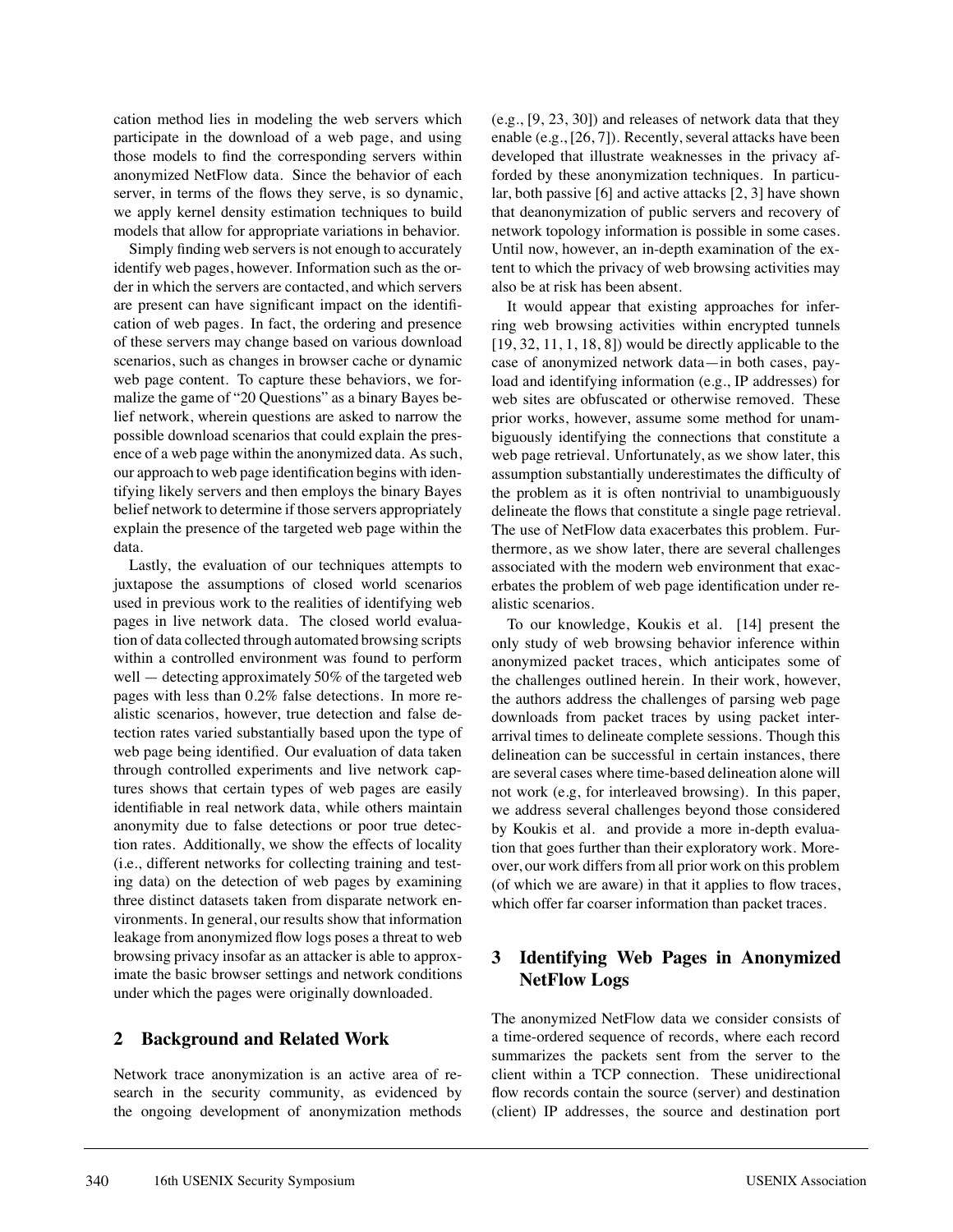numbers, timestamps that describe the start and end of each TCP connection, and the total size of the traffic sent from the source to the destination in the flow (in bytes). The NetFlow format also contains a number of other fields that are not utilized in this work. For our purposes, we assume that the anonymization of the NetFlow log creates consistent pseudonyms, such as those created by prefix-preserving anonymization schemes [9, 23], for both the source and destination IP addresses in these records. Furthermore, we assume that the NetFlow data faithfully records TCP traffic in its entirety.

The use of consistent pseudonym addresses allows us to separate the connections initiated from different hosts, thereby facilitating per host examination. Additionally, we assume that port numbers and sizing information are not obfuscated or otherwise altered to take on inconsistent values since such information is of substantial value for networking research (e.g., [10, 29, 12]). The unaltered port numbers within the flows allow us to filter the flow records such that only those flows originating from port 80 are examined<sup>2</sup>.

Initially, we also assume that *web browsing sessions* (i.e., all flows that make up the complete download of a web page) can be adequately parsed from the NetFlow log. A similar assumption is made by Sun et al. [32] and Liberatore et al. [18]. Though previous work has assumed that web browsing session parsing algorithms are available, accurate web session parsing is, in fact, difficult even with packet traces and access to payload information [31, 15]. In §6, we return to the difficulty of parsing these sessions from real anonymized network data. By adopting the assumption (for now) that accurate web browsing session parsing can be done, it becomes possible to parse the complete NetFlow data into nonoverlapping subsequences of flow records, where each subsequence represents a single, complete web browsing session for a client. Given the subsequent client web browsing sessions, our goal is to extract features that uniquely identify the presence of target web pages within the anonymized NetFlow data, and model their behavior in a manner that captures realistic browsing constraints.

# **3.1 Feature Selection**

The most intuitive feature for discovering web pages in the anonymized NetFlow data is the sequence of flow sizes observed during a complete web browsing session. Each flow in the web browsing session is represented by an *index number* indicating its ordering in the session, and an associated flow size indicating the amount of data transferred during the flow. Naïvely, one would expect that the use of flow size, index pairs would suffice as a good distinguisher for web page identification. However, as Figure 1(a) shows, this is not the case. For instance, notice that the front page of *msn.com* is fairly inconsistent in the number and size of flows, and there is a significant amount of overlap even among only these three examples. Since we are examining flows, the number of flows and their associated sizes are dependent on the manner in which the client requests objects, such as pictures or text. In many cases, the sequence in which the objects are downloaded may change due to dynamic web content, or the state of the client's browser cache may cause certain objects to be excluded. These changes to the client's download behavior cause *object drift* within the flows, where web page objects are downloaded in different flows or not downloaded at all. As a result, the number of flows and their respective sizes can vary widely, and are therefore a poor indicator of the identity of the web page in question.

An important observation regarding this inconsistency is that the size of any flow is regulated by the cumulative size of all the objects downloaded for the web page, less the size of all objects downloaded in prior flows. If a large flow early in the browsing session retrieves a significant number of objects, then the subsequent flows must necessarily become smaller, or there must be fewer flows overall. Conversely, a session of many small flows must necessarily require more flows overall. In fact, if we examine the cumulative perspective of web page downloads in Figure 1(b), we find that not only are these sites distinguishable, but that they take consistent paths toward their target cumulative size.

The existence of such paths and the inherent connection between flow size, index number, and cumulative size motivates the use of all three features in identifying web pages. These three features can be plotted in 3 dimensional space, as shown in Figure 2(a), and the path taken in this 3-dimensional space indicates the behavior exhibited by the download of objects for a complete web browsing session. Figure 2(b) shows an example of web browsing session paths for the front pages of both *yahoo.com* and *msn.com* overlaid on the set of points taken over many web browsing sessions of *msn.com*'s front page. Clearly, the path taken by *yahoo.com* is distinct from the set of points generated from web browsing sessions of *msn.com*, while the *msn.com* path remains similar to past web browsing sessions.

**Server sessions** The use of flow size, index number, and cumulative size information can be further refined by considering the sequence of flows created from each web server in the web browsing session, which we denote as a *server session*. Notice that when we separate the flows for *msn.com* by the server that produced them, each server occupies a very distinct area of the 3-dimensional space, as shown in Figure 3. This refinement offers two benefits in identifying web pages.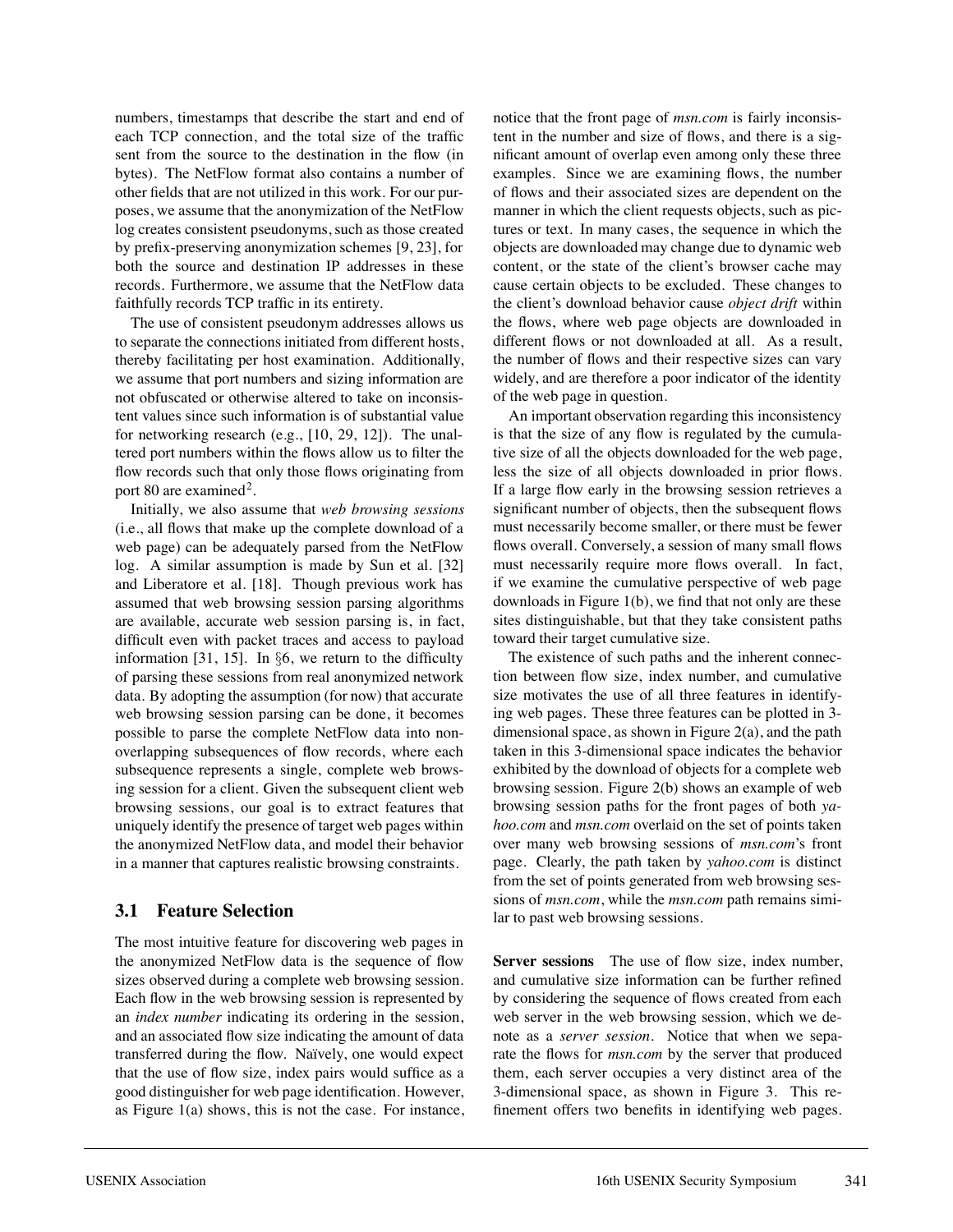

Figure 1: (a) Sequential and (b) cumulative views of page loads for *msn.com*, *cnn.com*, and *ebay.com* from a single client



Figure 2: (a) 3-D view of page loads for *msn.com*, *cnn.com*, and *ebay.com* from a single client; (b) Regions for *msn.com* compared to sequences of *yahoo.com* and *msn.com* as downloaded by a single client

First, by abstracting the web browsing sessions to consist of individual server sessions, we can use the presence or absence of servers and their relative ordering to further differentiate web pages. The ordering of these web servers provides useful information about the structure of the web page since there is often a dependency between objects within the web page. For instance, the HTML of a web page must be downloaded before any other objects, and thus the first server contacted must be the primary web server. Second, by refining our flow information on a per server basis, we can create a fine grained model of the behavior of the web browsing session. If done correctly, the problem of identifying a web page within anonymized NetFlow data can be reduced to one of identifying the servers present within a given web browsing session based on the path created by the flows they serve, and the order in which the servers are contacted.

**Logical servers** Intuitively, we could simply use the flows served by each distinct web server IP address (which we refer to as a *physical* server) to create the 3-dimensional space that describes the expected behavior of that physical server in the web browsing session. However, the widespread use of Content Delivery Networks (CDNs) means that there may be hundreds of distinct physical web servers that serve the same web objects and play interchangeable roles in the web browsing session. These farms of physical servers can actually be considered to be a single *logical* server in terms of their behavior in the web browsing session. Therefore, the 3-dimensional models we build are derived from the samples observed from all physical servers in the logical server group.

Of course, the creation of robust models for the detection of web pages requires that the data used to create the models reflect realistic behaviors of the logical servers and the order in which they are contacted. There are a number of considerations which may affect the ability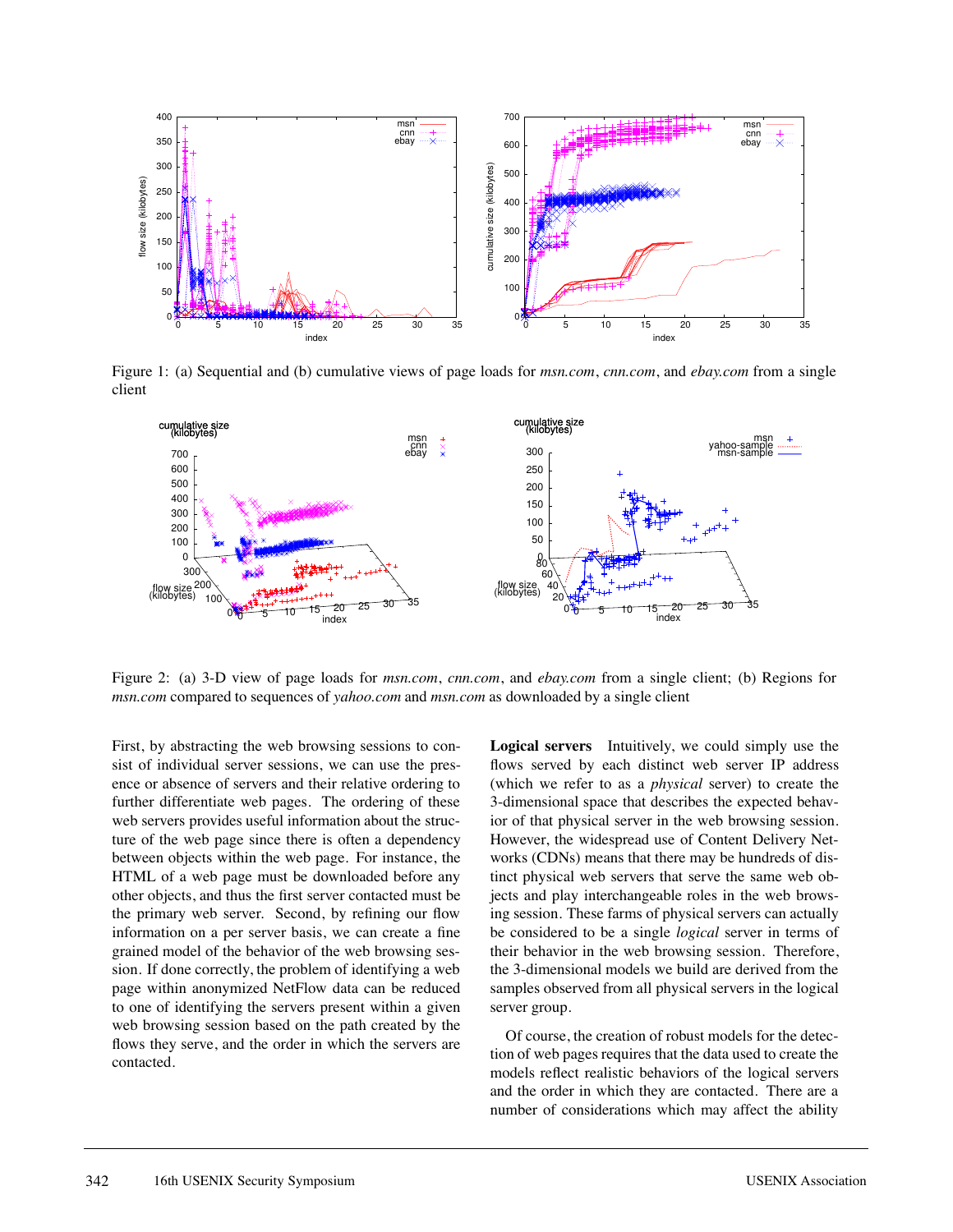

Figure 3: 3-D view of *msn.com* separated by server as observed by a single client

of data to accurately predict the behavior of web page downloads. These considerations are especially important when an attacker is unable to gain access to the same network where the data was collected, or when that data is several months old. Liberatore et al. have shown that the behavioral profiles of web pages, even highly dynamic web pages, remain relatively consistent even after several months [18], though the effects of web browser caching behavior and the location where the network data was captured have not yet been well understood.

# **4 An Automated Classifier for Web Pages in NetFlows**

In this section, we address the problem of building automated classifiers for detecting the presence of target web pages within anonymized NetFlow data. Through the use of features discussed in §3, we create a classifier for each web page we wish to identify. The classifier for a target web page consists of the 3-dimensional spaces for each of its logical servers, which we formalize by using (*i*) kernel density estimates [28], and (*ii*) a series of constraints for those logical servers, formalized by a binary Bayes belief network [20]. The goal of the classifier is to attempt to create a mapping between the physical servers found in the anonymized web browsing session and the logical servers for the target web page, and then to use the mapping to evaluate constraints on logical servers for the web page in question. These constraints can include questions about the existence of logical servers within the web browsing session, and the order in which they are contacted by the client. If the mapping meets the constraints for the given web page, then we assume that the web page is present within the web browsing session; otherwise, we conclude it is not.

There are several steps, illustrated in Figure 4, that must be performed on the anonymized NetFlow logs in order to accurately identify web pages within them. Our first step is to take the original NetFlow log and parse

the flow records it contains into a set of web browsing sessions for each client in the log. Recall that our initial discussion assumes the existence of an efficient and accurate algorithm for parsing these web browsing sessions from anonymized NetFlow logs. These web browsing sessions, by definition, consist of one or more physical server sessions, which are trivially parsed by partitioning the flow records for each client, server pair into separate physical server sessions. The physical server sessions represent the path taken within the 3-dimensional space (i.e., flow size, cumulative size, and index triples) when downloading objects from the given physical server. At this point, we take the paths defined by each of the physical servers in our web browsing session, and see which of the logical servers in our classifier it is most similar to by using kernel density estimates [28]. Therefore, a given physical server is mapped to one or more logical servers based on its observed behavior. This mapping indicates which logical servers may be present within our web browsing session, and we can characterize the identity of a web page by examining the order in which the logical servers were contacted using a binary belief network. If we can satisfy the constraints for our classifier based upon the logical servers present within the web browsing session, then we hypothesize that an instance of the web page has been found. In §4.1 and §4.2, we discuss how the kernel density estimates and binary belief networks are created, respectively.

# **4.1 Kernel Density Estimation**

In general, the kernel density estimate (KDE) [28] uses a vector of samples,  $S = \langle s_1, s_2, ..., s_n \rangle$  to derive an estimate for a density function describing the placement of points in some d-dimensional space. To construct a KDE for a set of samples, we place individual probability distributions, or *kernels*, centered at each sample point  $s_i$ . In the case of Gaussian kernels, for instance, there would be *n* Gaussian distributions with means of  $s_1, s_2, ..., s_n$ , respectively. To control the area covered by each distribution, we can vary the so-called *bandwidth* of the ker-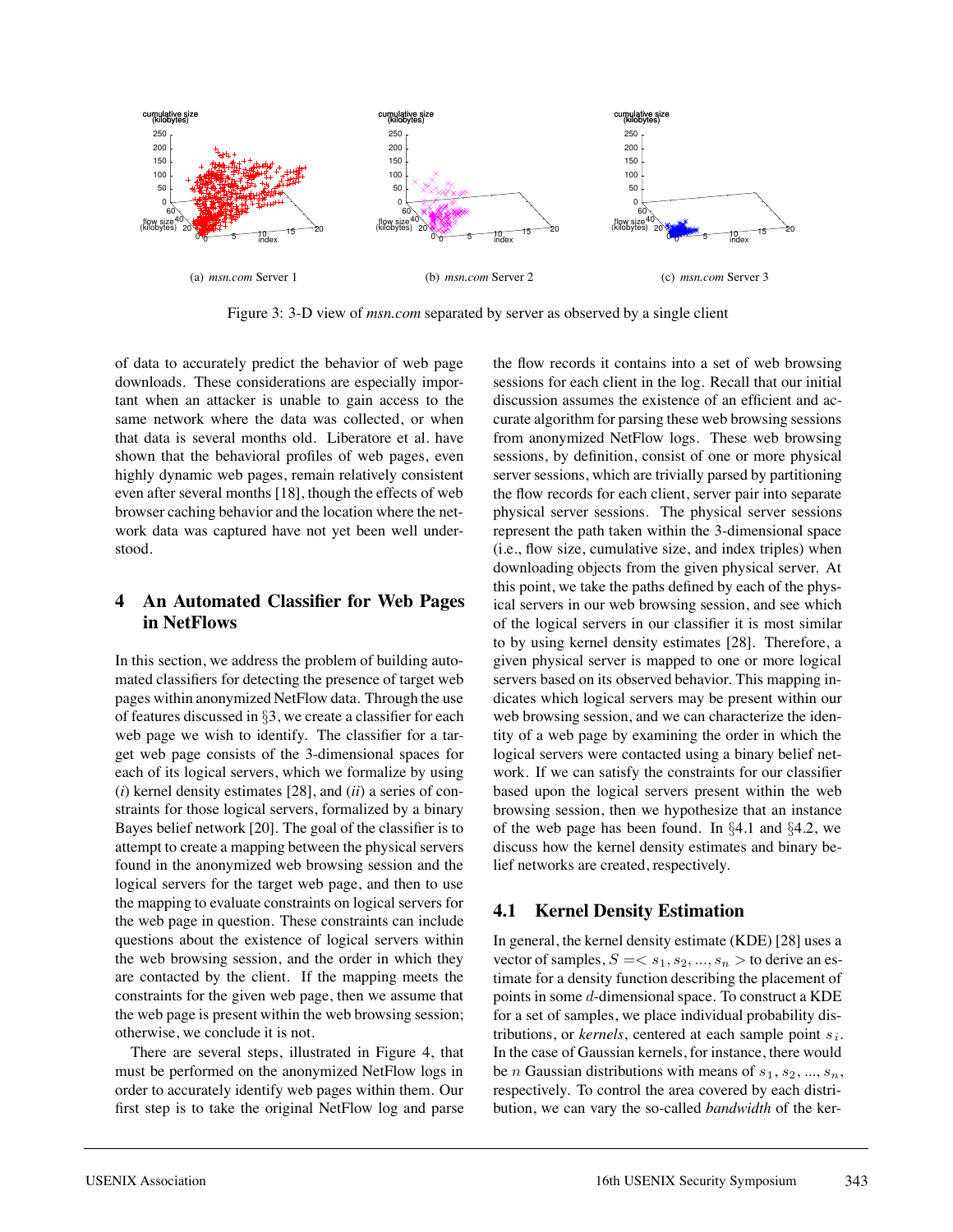

Figure 4: General overview of our identification process

nel. For a Gaussian kernel, its bandwidth is given by the variance (or covariance matrix) of the distribution. Intuitively, a higher bandwidth spreads the probability mass out more evenly over a larger space.

Unfortunately, determining the appropriate bandwidth for a given set of data points is an open problem. One approach that we have found to produce acceptable results is to use a "rule of thumb" developed by Silverman [28] and refined by Scott [27]. The bandwidth is calculated as  $H_{\Delta} = N^{-1/(d+4)} \sigma_{\Delta}$ , for each dimension  $\Delta = 1...d$ , where  $N$  is the number of kernels,  $d$  is the number of dimensions for each point, and  $\sigma_{\Delta}$  is the sample standard deviation of the  $\Delta$  dimension from the sample points in S. The primary failing of this heuristic is its inability to provide flexibility for multi-modal or irregular distributions. However, since this heuristic method provides adequate results for the problem at hand, we forego more complex solutions at this time.

Once the distributions and their associated bandwidths have been placed in the 3-dimensional space, we can calculate the probability of a given point,  $t_i$ , under the KDE model as:

$$
P(t_j) = \frac{1}{n} \sum_{i=0}^{n-1} P_{s_i}(t_j)
$$
 (1)

where  $P_{s_i}(t_j)$  is the probability of point  $t_j$  under the kernel created from sample point  $s_i$ .

#### **4.1.1 Application to Web Page Identification**

To apply our anonymized NetFlow data to a KDE model, we take the set of paths defined by the triples of flow size, cumulative size, and index in each of the physical server sessions of our training data and use them as the sample points for our kernels. We choose the Gaussian distribution for our kernels because it allows us to easily evaluate probabilities over multiple dimensions. The bandwidth of these distributions is calculated as described previously, except that for the flow size and cumulative size dimensions, we take the average standard deviation across all index values as the bandwidth. Furthermore, we bound the bandwidth in each dimension such that it is always  $\geq 1$  to allow for some minimum amount of variability.

To evaluate an anonymized physical server session on a particular KDE model, we simply evaluate each point in the path for that physical server session using Eqn. 1, and calculate the total probability of the given physical server session,  $t$ , as:

$$
P(t) = \prod_{j=0}^{m-1} P(t_j)
$$
 (2)

where  $t_j$  is the  $j<sup>th</sup>$  point in the physical server session  $t$ , and  $m$  is the number of flows in  $t$ . For classification, we consider any physical server session whose path has a non-zero probability (from Eqn. 2) under the given model to be a mapping between the logical server represented by the model and the physical server session being evaluated. Of course, it may be possible for physical server session  $t$  to follow a path that matches portions of several disjoint paths in the KDE model without exactly matching any paths in their entirety. Consequently, the path would achieve a non-zero probability despite the fact that it is not similar to any of the paths in the model. To prevent such situations from occurring, we apply linear interpolation to each pair of points representing consecutive flow indices on a path to create sample points at half index intervals.

The use of path probabilities alone, however, is insufficient in uniquely describing the behavior of the logical server. To see why, consider the case where we have a model for a logical server which typically contains ten or more total flows. It may be possible for a much smaller physical server session with one or two flows to achieve a non-zero probability despite the fact that there clearly was not an adequate amount of data transferred. To address this, we also create a KDE model for the final points in each sample path during training, denoted as *end points*. These end points indicate the requisite cumulative size and number of flows for a complete session with the given logical server. As before, we create distributions around each sample end point, and calculate the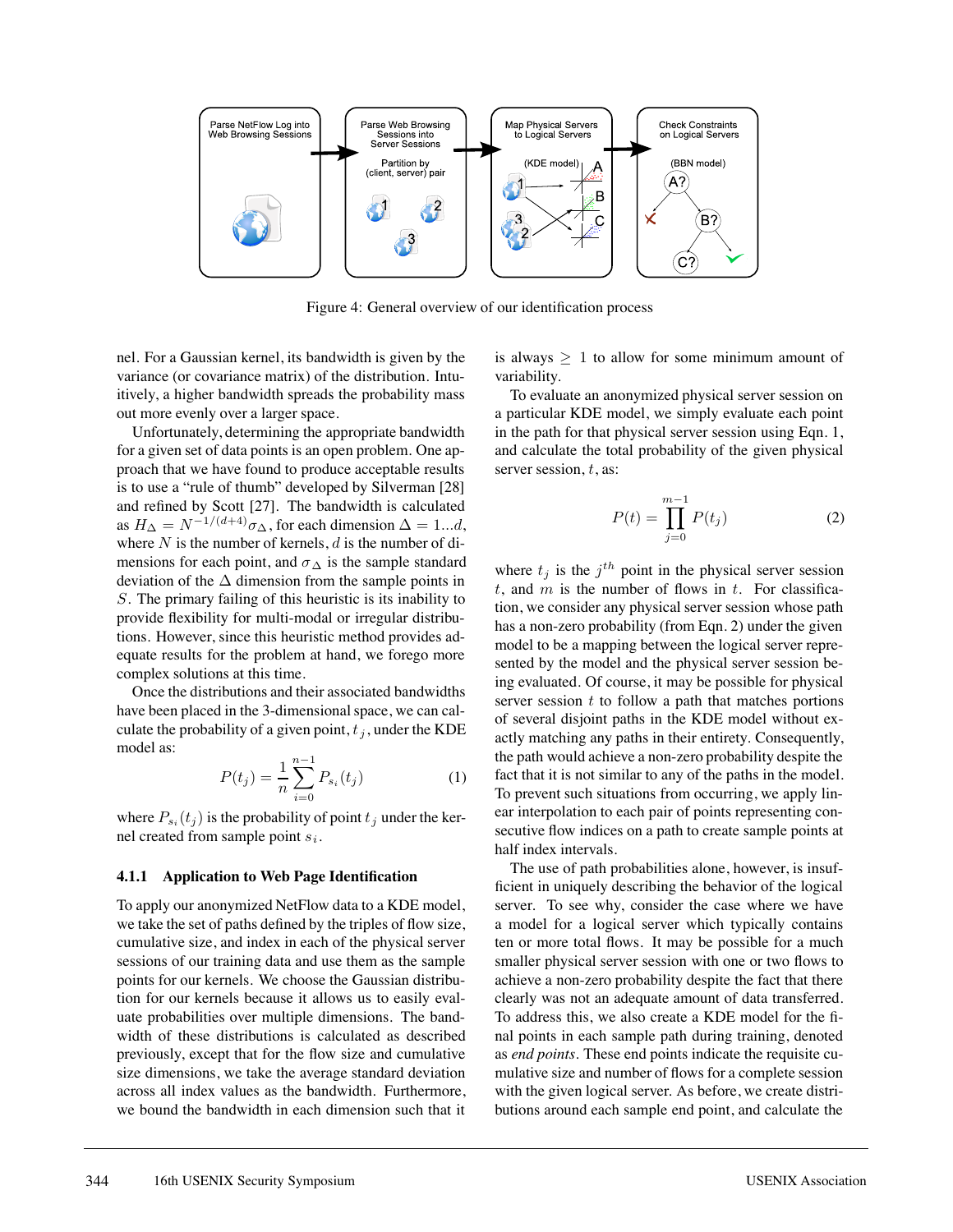probability of the physical server session's end point by applying Eqn. 1. Any anonymized physical server session which has a non-zero probability on both their path and their end points for a given logical server model is mapped to that logical server.

#### **Automatically Building Logical Server KDE Models**

To create our logical server models, we use two heuristics to group physical servers into logical server groups. First, if two physical servers in our training data use the same hostname and serve the exact same HTTP URL, we can assume they are the same logical server and their sample points can be merged into a single KDE model. Since we are in control of our training data, we can collect packet traces to find URL and hostname information before converting the data to NetFlow format to create the paths that will make up our KDE models. It is often the case, however, that different hostnames are used among physical servers in the same logical server group, and this may prevent some of the physical servers in our training data from being placed into the correct logical server groups.

To address this, we apply a second heuristic that merges these remaining physical servers by examining the behavior exhibited by their KDE models. If a randomly selected path and its end point from a given physical server's training data achieves non-zero probability on the KDE model of another physical server, then those two physical servers can be merged into a single logical server. The combination of these two heuristics allow us to reliably create KDE models that represent the logical servers found in the web browsing session. By applying the points found in an anonymized physical server session to each of the KDE models for a given web page, we can create candidate mappings from the anonymized physical server to the logical servers for the target web page.

## **4.2 Binary Bayes Belief Networks**

As discussed earlier, we formalize the constraints on the logical servers using a binary Bayes belief network (BBN). In a typical Bayes network, nodes represent events and are inter-connected by directed edges which depict causal relations. The likelihood that a given event occurs is given by the node's probability, and is based on the conditional probability of its ancestors. In the binary Bayes belief network variant we apply here, we simply use a binary belief network where events have boolean values and the causal edges are derived from these values [20].

An example of a binary belief network is given in Figure 5, where the probability of event  $y$  is conditioned upon event  $\neg x$ . One way of thinking of this network is



Figure 5: Example BBN

as a strategy for the game of "20 Questions" where the player attempts to identify an object or person by asking questions that can only be answered with 'Yes' or 'No' responses. Our binary belief network is simply a formalization of this concept (though we are not limited to ask 20 questions), where the answer to any question dictates the best strategy for asking future questions.

To create the belief network, we first decide upon a set of questions (or events) that we would like to evaluate within the data. In the context of web privacy, these events relate to the existence of logical servers, their causal relationships, and cumulative size. The belief network can be created *automatically* by first examining all possible existence and ordering events that occur within the training data. Next, from this set of events, we can simply select the event whose probability of being True in the training data is highest among all events. Having done so, the training data can then be partitioned into two groups: one group whose data has the value True for the selected event, and another whose value is False for that event. The selected event is then removed from the set of possible events and each partition of training data now selects another event from the remaining set whose probability on their respective data is highest.

This partitioning process is repeated recursively, allowing each branch to grow independently. A given branch halts its recursion when its conditional probability for an event is  $\langle \epsilon \rangle$ . The conditional probability threshold,  $\epsilon$ , indicates the percentage of the training data that remains at a given leaf node, and therefore we stop our recursion before the tree becomes overfitted to our training data. Any leaf node that halts recursion with some amount of training data remaining is considered as an accepting node, and all other leaf nodes are labeled as rejecting nodes. Accepting nodes implement one additional check to ensure that the total size of all flows in the web browsing session is within  $\pm 10\%$  of the total sizes observed during training.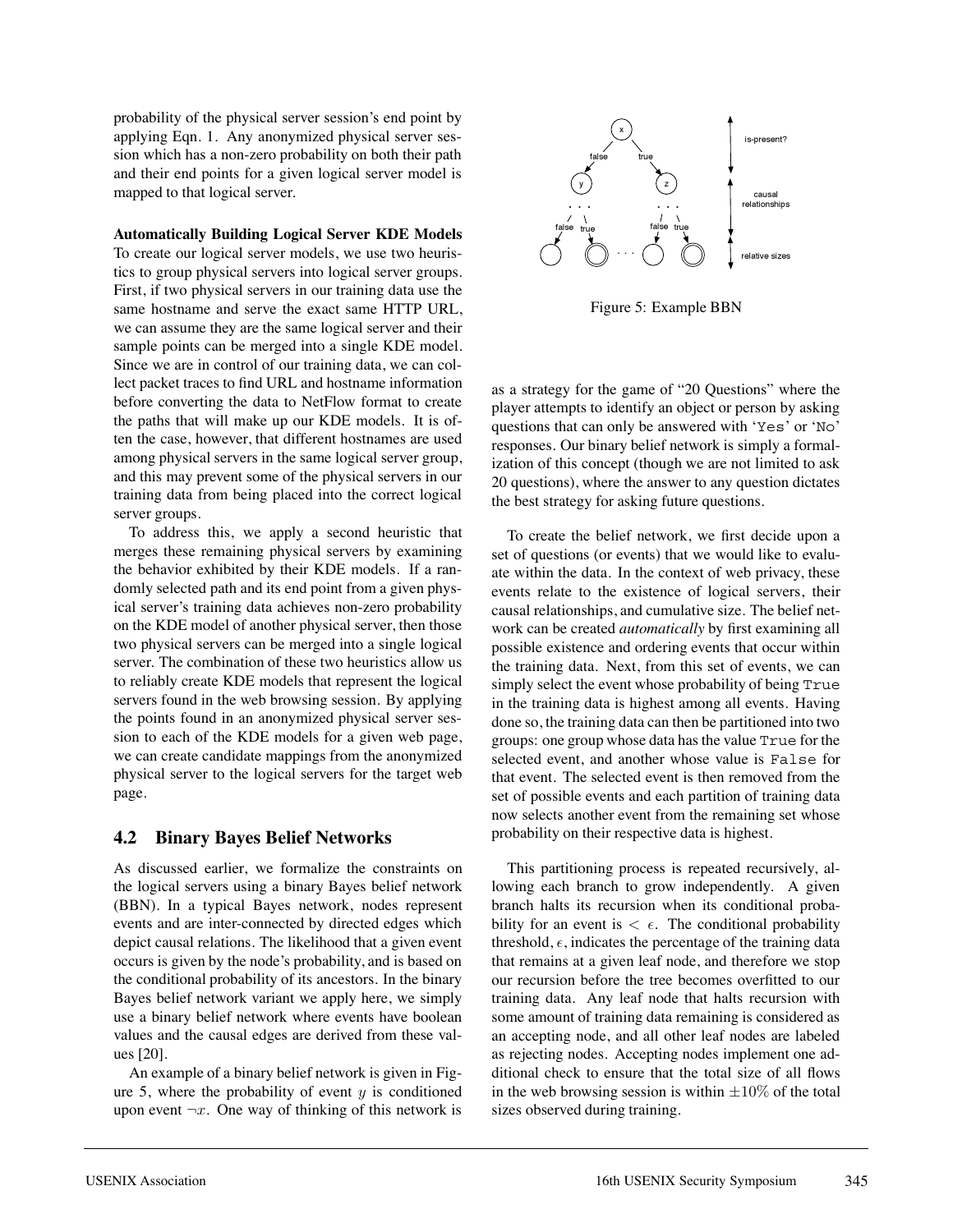## **5 A Closed-world Evaluation**

To gauge the threat posed by the our web page identification techniques—and to place our results in context with prior work—we first provide an evaluation under a clean, closed world testing model. Prior work on this topic also focuses on the evaluation of identification techniques based on a controlled network environment, browsing a set of target web pages across an encrypted tunnel [32], through a proxy server [18], or within anonymized packet traces [14]. Each of these works, with the exception of [14], also assume that the web browsing session can be easily parsed from the stream of packets crossing the encrypted tunnel or proxy server. In what follows, we also adopt this assumption for this particular evaluation, though we will re-visit the inherent challenges with web browsing delineation in §6.

In short, our initial evaluation is considered under controlled environments similar to past work, but with two notable differences. First, in the scenarios we examine, there is substantially less data available to us than at the packet trace level; recall that NetFlows aggregate all packets in a flow into a single record. Second, rather than assuming that the client's browser cache is turned off, we attempt to simulate the use of caching in browsers in our training and testing data. The simulation of browser caching behavior was implemented by enabling the default caching and cookie policies within Mozilla FirefoxTM, and browsing to the sites in our target set at random. Of course, this method of cache simulation is not entirely realistic, as the probability of a cache hit is directly proportional to the frequency with which the user browses that web site. However, in lieu of making any assumptions on the distribution of web browsing for a given user, we argue that for the comparison at hand, the uniform random web browsing behavior provides an adequate approximation.

**Data Collection** The data for our closed world evaluation was collected with the use of an automated script that used Firefox to randomly visit selected web pages from a set of target pages (with Adobe Flash and Javascript enabled). The web browser was set to the default caching and cookie policies to ensure the most realistic behavior possible in such a closed world environment. Specifically, the script first initiated a new Firefox instance, and opened new tabs within the single Firefox instance for each new web page visited. While these web pages were not loaded in parallel, several web sites automatically refresh themselves at given intervals, thus adding noise to our data whenever they appeared among one of the tabs of the active Firefox instance. Once four web pages were opened in the current Firefox instance, the browser was closed gracefully to allow the cache to

flush to disk, and a new Firefox instance was loaded to continue the random browsing. For each visit to a web page, we captured the packets for that web browsing session and recorded it to a separate trace. The packet captures were then converted into NetFlow logs by creating single flow records for each TCP connection in the session. Notice that the use of an automated browsing script allowed us to cleanly delineate between browsing sessions, as well as to simulate cache behavior through random browsing.

Our target pages were the front pages of the top 50 most popular sites as ranked by *alexa.com*. Additionally, we also collected information about the front pages of sites ranked 51-100 on the *alexa.com* list for use in providing robust evaluation of the false detection rates of our technique. Though we have chosen to evaluate our techniques on the top 100 sites, there is nothing inherent in their structure that differentiates them from other web pages. In fact, the same techniques are equally applicable in targeting any web page of the attacker's choosing.

The web pages were retrieved by running the automated browsing script on a host within the Johns Hopkins University network for a total of four weeks, creating a total of 18,525 web browsing sessions across all 100 web pages in our list of web pages. From this data, we select the first 90 web browsing sessions of our target web pages (i.e., those within the top 50 of the *alexa.com* ranking) as the training data for the creation of the kernel density estimate (see §4.1) and binary Bayes belief network models (see §4.2) that make up the profiles for each target web page. The remaining sessions are used as test data and are anonymized by replacing IP addresses within the NetFlow data with prefix-preserving pseudonyms according to the techniques described by [23]. Notice that since we assume that the web browsing sessions are easily parsed, we can simply use each web browsing session in our test data directly to determine if that web browsing session can be identified as any of the 50 web pages in our target set using the techniques described in §3.

**Results** The results for this evaluation are given in Table 1. The analysis shows that our web page identification method performs reasonably well in the closed world environment. Though the overall true detection rate is only 48%, its associated false detection rate is exceptionally low at only 0.18% across all web pages. For comparison, using random guessing to identify web pages would yield an overall true detection rate of only 2%. Moreover, keep in mind that under the goals of network data anonymization, *no* inference of browsing behavior should be possible.

For ease of exposition, we also partition the 50 target web pages into canonical categories based on the primary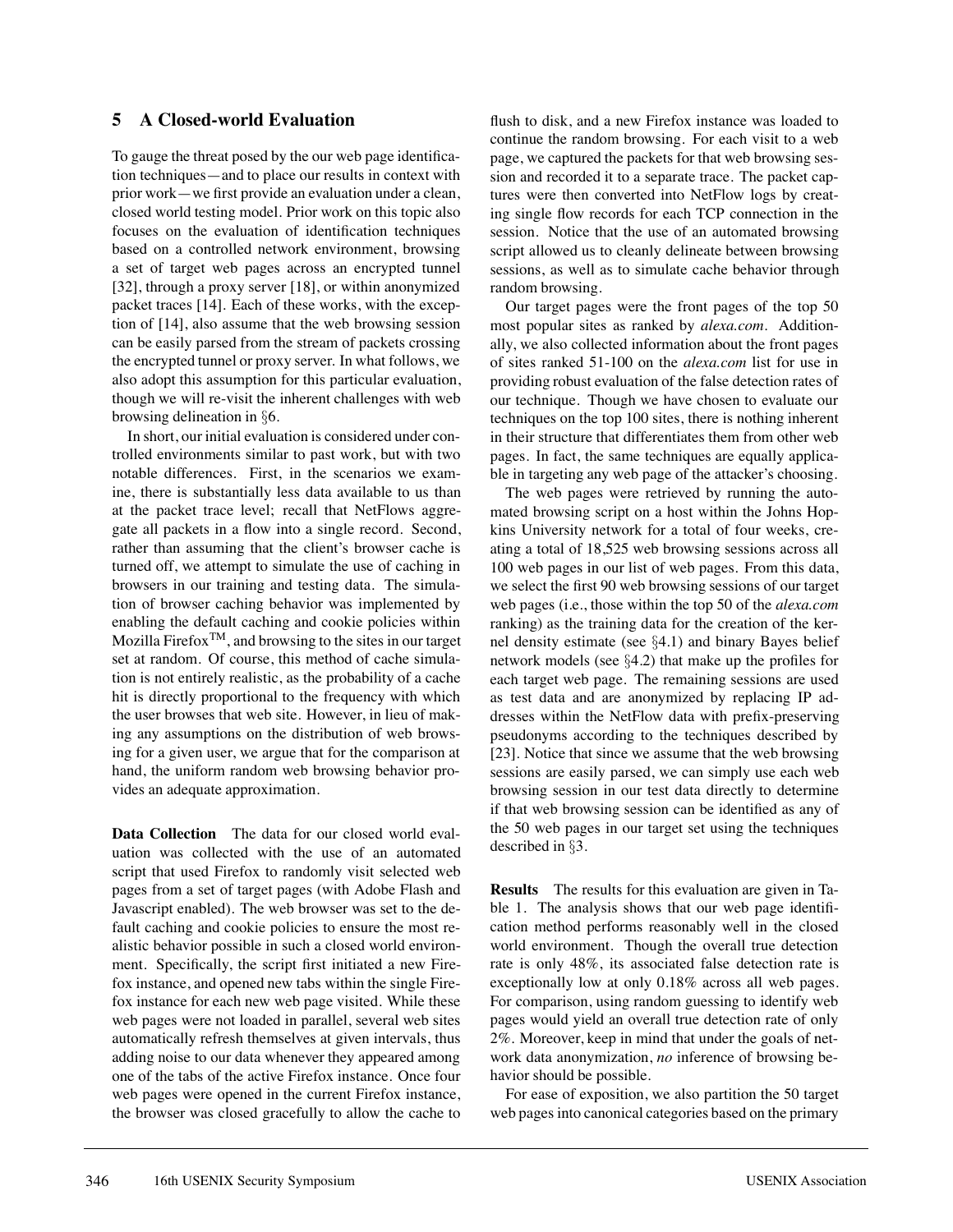| Category                       | Examples                       | $TD(\%)$ | $FD$ (%) |
|--------------------------------|--------------------------------|----------|----------|
| Other                          | passport.net, statcounter.com  | 95.33    | 0.16     |
| Social Networking and Dating   | match.com, myspace.com         | 64.59    | 0.11     |
| Search Engines and Web Portals | msn.com, google.com            | 60.42    | 0.16     |
| Reference                      | imdb.com, wikipedia.org        | 54.17    | 0.02     |
| Media                          | flickr.com, youtube.com        | 52.82    | 0.42     |
| Corporate                      | microsoft.com, apple.com       | 48.95    | 0.15     |
| Shopping                       | amazon.com, ebay.com           | 39.22    | 0.00     |
| <b>News</b>                    | cnn.com, nytimes.com           | 28.74    | 0.06     |
| Job Search                     | monster.com, careerbuilder.com | 26.73    | 0.00     |
| <b>Sports</b>                  | foxsports.net, mlb.com         | 20.74    | 0.00     |
| Overall                        |                                | 48.89    | 0.18     |

Table 1: True and false detection rates for canonical categories in closed world test

function of the web site. Notice that the performance of the canonical classes varies based on the dynamism of the contents in the web page. For instance, some of the more difficult categories in terms of true detection are those whose front page content changes frequently, e.g, *cnn.com*. Conversely, pages with simple, static content, like *passport.net* or *google.com*, can be identified reasonably well. Moreover, those web sites with simple layouts and little supporting infrastructure also tend to fare worst with respect to false detections, while complex, dynamic sites have few, if any, false detections. These initial results hint at the fact that the ability to reliably identify web pages is connected with the complexity and dynamism of the web page. In what follows, we examine whether these results hold under a more realistic examination based on real world browsing.

## **6 Considerations for the Real World**

The closed world evaluation in the previous section made several assumptions about the attacker's ability to parse web sessions and simulate caching behavior. Moreover, since both the training and testing data were collected at the same location, the effects of locality on the effectiveness of the identification techniques were not accounted for. These assumptions lead to a disconnect between the results of our closed world testing and those that can be expected in realistic attacks on anonymized data. In order to perform a rigorous evaluation of the *real* threats posed by such identification techniques, we must address several issues, including web browsing session parsing and caching behavior.

**Web Browsing Session Parsing** One of the biggest concerns with the closed world evaluation in §5 is that there is an implicit assumption that parsing web sessions from live network data is a simple and accurate task. There has been extensive work in attempting to parse packet traces into web browsing sessions, yet much of this work requires access to plaintext payloads, and results show that this parsing is not completely accurate [16, 31, 15]. To our knowledge, there is no prior art on performing similar parsing on NetFlow data. Koukis et al. attempted to use a heuristic of packet inter-arrival times to delineate sessions in packet traces, but their techniques were only able to correctly identify 8% of the web browsing sessions—underscoring the difficulty of the problem [14].

Fortunately, our kernel density estimate (KDE) and binary Bayes belief network (BBN) models can be modified to overcome the challenges of web browsing session parsing without significant changes to our identification process. In our previous evaluation, we assumed that the KDE and BBN models were given a subsequence of the original NetFlow log that corresponded to a complete web browsing session for a single client. For our real world evaluation, however, we remove this assumption. Instead, to parse the NetFlow log, we assume that all flows of a given web browsing session are clustered in time, and partition the NetFlow log into subsequences such that the inter-arrival times of the flows in the partition is  $\leq \delta = 10$  seconds. This assumption is similar to that of Koukis et al. [14] and provides a coarse approximation to the web browsing sessions, but the resultant partitions may contain multiple web browsing sessions, or interleaved sessions.

Notice that we can simply use each of the physical servers within these partitions as input to the KDE models for a target web page to determine which logical servers may be present in the partition. Thus, we apply the flows from every physical server in our partitioned NetFlow data to the KDE models for our target page to create the logical server mappings. If a physical server in our partition does not map to a logical server, we ignore that physical server's flows and remove it from the partition. Thus, by removing these unmapped physical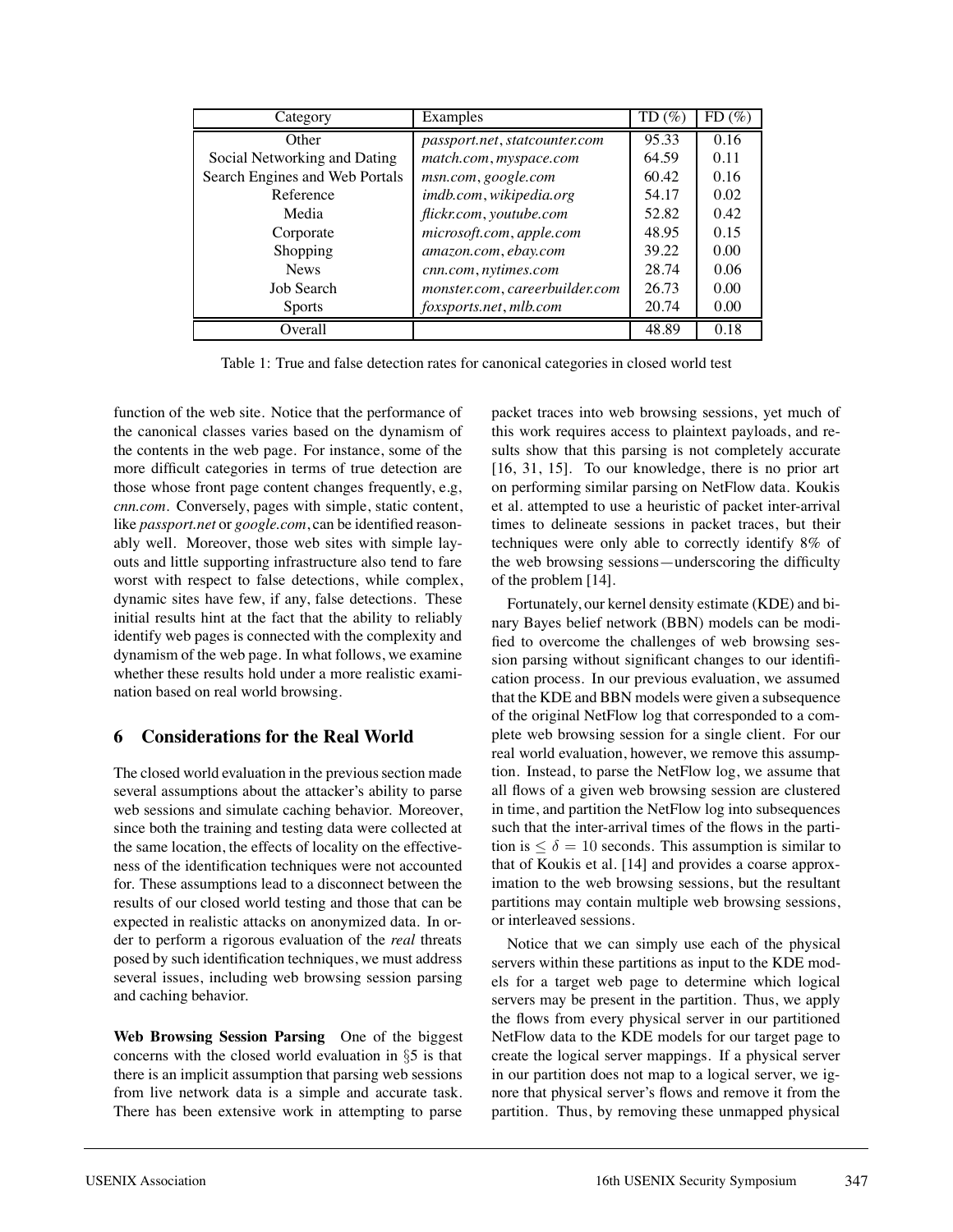servers, we identify a candidate web browsing session for our target site. Since the BBN operates directly on the mappings created by the KDE models, we traverse the BBN and determine if the web page is present based on the physical servers that were properly mapped. This technique for finding web browsing sessions is particularly robust since it can find multiple web pages within a single partition, even if these web pages have been interleaved by tabbed browsing.

**Browser Cache Behavior** Another serious concern in our closed world evaluation is the variability of web browsing session behavior due to the client's browser cache. In our closed world evaluation, we created our models from data collected by an automated script that randomly browsed the front pages from among the top 100 sites according to *alexa.com*. The use of uniform random browsing with the default cache policy, however, does not accurately reflect the objects that would be cached by real clients. In reality, the client's browser cache would tend to hold more objects from the most frequently visited web pages, making the cache states highly specific to the client. Clearly, using our simulated caching data alone is not enough to create models that are able to detect both frequently and infrequently visited sites. To alleviate this shortcoming, we create a second set of training data by setting the browser's cache limit to 1.5GB. With such a large browser cache, objects should not be evicted from the cache even when we perform our random browsing, thereby allowing us to gain information about web browsing behaviors for our target sites when they are viewed frequently. The training data that we use to create our models now consists of 90 web browsing sessions of simulated cache data, and 64 browsing sessions of unlimited cache data for each target site. The procedure for building our models remains the same, except we now use the flow records from both cache scenarios.

**Results** To provide a more realistic evaluation of the threat our identification techniques pose to anonymized NetFlow data, we re-examine its performance on three distinct datasets. First, we use the testing data from our closed world evaluation to measure the effect that the introduction of unlimited cache data and web session parsing have on the performance of our technique. Second, we capture web browsing sessions from different network providers in Maryland, and in Pennsylvania. By comparing the performance of our technique on these three datasets, we can glean insight into the effects of locality on the success of attacks on anonymized NetFlow data.

The effects that the changes to our models have on the performance of our technique are shown in Table 2. Clearly, the false detection rate increases substantially, but the true detection rate also increases. As in the closed world scenario, we find that the web pages with constantly changing content are more difficult to detect than static web pages, and that those sites with complex structure (i.e., many logical servers, and many flows) achieve a significantly lower false detection rate than those sites with simple structure. The substantial change in performance can be explained by the relaxation of the BBN constraints to allow for web browser session parsing. This relaxation allows any web browsing session where a subset of physical servers meets the remaining constraints to be identified, thereby causing the increase in both true detection and false detection rate. A more detailed analysis of the implications of these effects is provided in §7.

It is often the case that published network data is taken at locations where an attacker would not have access to the network to collect training data for her models, and so we investigate the effect that the change in locality has on the performance of our technique. The results in Table 2 show that there is, indeed, a drop in performance due to changes in locality, though trends in true detection and false detection rates still hold. In our evaluation, we noticed that the Johns Hopkins data used to train our web page models included a web caching server that caused significant changes in the download behavior of certain web pages. These changes in behavior in turn explain the significant difference in performance among data collected at different localities. It would appear that these results are somewhat disconcerting for a would-be attacker, since she would have to generate training data at a network that was different from where the anonymized data was captured. However, she could make her training more robust by generating data on a number of networks, perhaps utilizing infrastructure such as PlanetLab [25], though the effects of doing so on the performance of the technique are unknown. By including web page download behavior from a number of networks, she can ensure that the KDE and BBN models for each target web page are robust enough to handle a variety of network infrastructures.

# **7 A Realistic Threat Assessment**

Finally, we provide a threat assessment by applying our technique to live data collected from a public wireless network at Johns Hopkins University Security Institute over the course of 7 days. From this data, we examine the expected real world accuracy of our techniques and discuss the features that make some web pages prime targets for identification.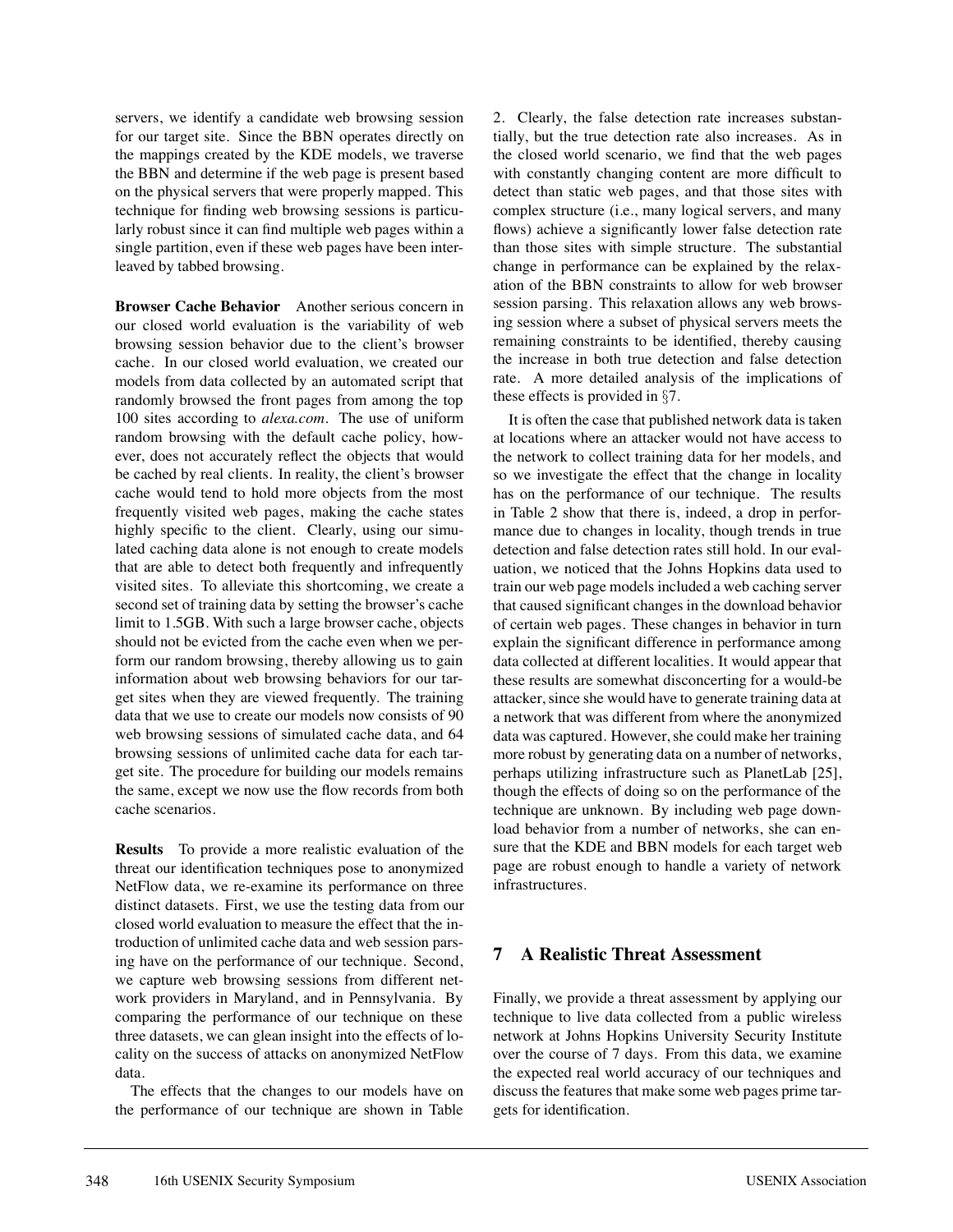|                       |          |       | Maryland        |              | Pennsylvania    |              |
|-----------------------|----------|-------|-----------------|--------------|-----------------|--------------|
| Category              | $TD(\%)$ | FD(%) | TD ( $\Delta$ ) | $FD(\Delta)$ | TD ( $\Delta$ ) | $FD(\Delta)$ |
| Other                 | 100.00   | 10.71 | $-40.00$        | $+1.98$      | $-6.25$         | $+10.74$     |
| Search/Web Portals    | 94.29    | 13.92 | $-35.47$        | $+3.92$      | $-26.60$        | $-0.45$      |
| Social Network/Dating | 75.75    | 9.02  | $-15.75$        | $+4.93$      | $+13.61$        | $+9.95$      |
| Media                 | 75.71    | 30.61 | $-3.71$         | $+2.00$      | $-30.97$        | $+5.75$      |
| Corporate             | 75.00    | 11.64 | $-37.50$        | $+2.55$      | $-43.09$        | $+3.06$      |
| Job Search            | 72.50    | 1.81  | $-47.50$        | $+1.10$      | $-44.91$        | $+7.94$      |
| Shopping              | 71.00    | 4.89  | $-17.67$        | $+3.55$      | $-40.05$        | $+1.37$      |
| <b>News</b>           | 70.71    | 2.50  | $-41.54$        | $+0.15$      | $-35.00$        | $-0.14$      |
| Reference             | 67.00    | 14.64 | $-25.82$        | $+9.59$      | $+1.52$         | $+19.13$     |
| <b>Sports</b>         | 66.67    | 26.57 | $-9.53$         | $-6.23$      | $+4.16$         | $-11.87$     |
| Overall               | 75.58    | 13.28 | $-26.86$        | $+1.47$      | $-24.39$        | $+4.59$      |

Table 2: True and false detection rates for canonical categories in JHU data, and comparison to remote datasets

| Category              | Web Page           | $TD(\%)$ | FD(%) |
|-----------------------|--------------------|----------|-------|
| Reference             | <i>imdb.com</i>    | 100.00   | 13.1  |
|                       | nytimes.com        | 0.00     | 0.06  |
|                       | digg.com           | 61.76    | 0.35  |
| <b>News</b>           | washingtonpost.com | 9.09     | 0.01  |
|                       | cnn.com            | 44.00    | 8.30  |
|                       | weather.com        | 0.00     | 2.27  |
| Search/Web Portals    | google.com         | 28.57    | 22.31 |
|                       | msn.com            | 0.00     | 6.18  |
|                       | yahoo.com          | 60.98    | 0.89  |
| Social Network/Dating | facebook.com       | 0.00     | 0.07  |
|                       | myspace.com        | 25.00    | 65.55 |
| Shopping              | ebay.com           | 0.00     | 0.10  |
|                       | amazon.com         | 0.00     | 0.78  |
| Corporate             | usps.com           | 0.00     | 4.66  |
| Overall               |                    | 33.65    | 9.09  |

Table 3: True and false detection rates for web pages in live network data

**Results** The results of our experiment on live data, shown in Table 3, provides some interesting insight into the practicality of identifying web pages in real anonymized traffic. In our results from local testing data collected via automated browsing, we observe that certain categories made up mostly of simple, static web pages (e.g., search engines) provide excellent true detection rates, while web pages whose content changes often (e.g., news web pages) perform significantly worse. Furthermore, categories of sites with complex structure (i.e., many logical servers) generally have exceptionally low false detection rates, while categories of simple sites with fewer logical servers produce extremely high false detection rates. Upon closer examination, not all web pages within a given category perform similarly despite having similar content and function. For instance, *cnn.com* and *nytimes.com* have wildly different performance in our live network test despite the fact that both pages have

rapidly changing news content.

To better understand this difference in our classifier's performance for different web pages, we examine three features of the page loads in our automated browsing sessions for each site: the number of flows per web browsing session, number of physical servers per web browsing session, and the number of bytes per flow. Our goals lie in understanding (*i*) why two sites within the same category have wildly different performance, and (*ii*) why simple web pages introduce so many more false detections over more complex web pages. To quantify the complexity of the web page and the amount of variation exhibited in these features, we compute the mean and standard deviation for each feature across all observations of the web page in our training data, including both simulated cache and unlimited cache scenarios. The mean values for each feature provide an idea of the complexity of the web page. For instance, a small average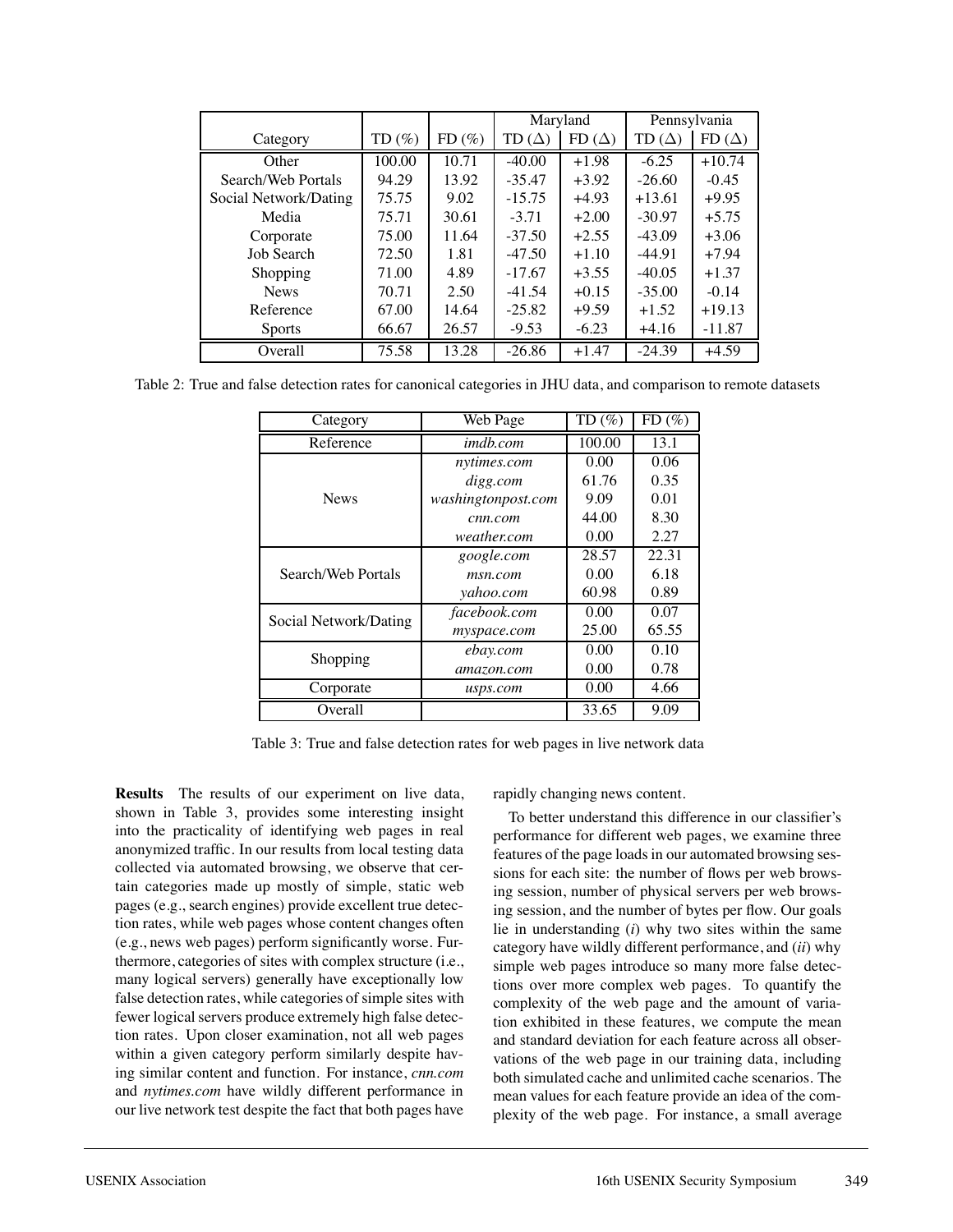number of physical servers would indicate that the web page does not make extensive use of content delivery networks. The standard deviations tell us how consistent the structure of the page is. These statistics offer a concise measure of the complexity of each web page, enabling us to objectively compare sites in order to determine why some are more identifiable than others.

Returning to the difference in true detection rates for *cnn.com* and *nytimes.com*, the front pages of both sites have constantly changing news items, a significant number of advertisements, and extensive content delivery networks. One would expect that since the web pages change so rapidly, that our accuracy in classifying them would be comparable. Instead, we find that we can detect nearly half of the occurrences of *cnn.com* in live network data, while we never successfully detect *nytimes.com*. In Table 4, we see that both web pages have similar means and standard deviations for both flow size and number of physical servers. This similarity is likely due to the nature of the content these two sites provide. However, the number of flows per web browsing session for *nytimes.com* is nearly double that of *cnn.com*. Moreover, *nytimes.com* exhibits high variability in the number of flows it generates, while *cnn.com* seems to use a fairly stable number of flows in all web browsing sessions. This variability makes it difficult to construct high-quality kernel density estimates for the logical servers that support *nytimes.com*, so our detector necessarily performs poorly on it.

Another interesting result from our live network evaluation is that some web page models appear to match well with almost all other pages, and therefore cause an excessive amount of false detections. For instance, Table 3 shows that *yahoo.com* has an exceptionally low false detection rate among all web pages in our live traffic, while *google.com* has one of the highest false detection rates. Both web pages, however, provide adequate true detection rates. In Table 5, we see that *google.com* and *yahoo.com* have very distinct behaviors for each of the features.

The metrics for our three features show that *google.com* transfers very little data, that there is almost always only one physical server in the web browsing session, and that there are normally only one or two flows. On the other hand, *yahoo.com* serves significantly more data, has a substantial number of physical servers, and causes the browser to open several flows per web browsing session. The web browsing sessions for *google.com* and *yahoo.com* both exhibit very little variability, though *yahoo.com* has more variability in its flow sizes due to its dynamic nature. Since both web pages have relatively low variability for all three features, they are both fairly easy for our techniques to detect, which corroborates our earlier claim that *cnn.com* is easy to detect because of the relative stability of its features. However, since *google.com* is so simplistic, with only a single physical server and very few flows on average, its BBN and KDE models have very few constraints that must be met before the detector flags a match. Hence, many physical servers in a given NetFlow log could easily satisfy these requirements, and this causes the detector to produce an excessive number of false detection. By contrast, the models for *yahoo.com* have enough different logical servers and enough flows per session that it is difficult for any other site to fit the full description that is captured in the BBN and KDE models.

**Discussion** With regard to realistic threats to anonymized network data, these results show that there are certain web pages whose behavior is so unpredictable that they may be very difficult to detect in practice. Also, an attacker has little chance of accurately identifying small, simple web pages with our techniques. Complex web pages containing large content delivery networks, on the other hand, may allow an attacker to identify these pages within anonymized flow traces with low false detection rates. Finally, we have found that an attacker must consider the effects of locality on the training data used to create the target web page models, such as the presence of private caching servers or proxies. These locality effects adversely influence the true detection rates, but they might be overcome through diversification of the training data from several distinct locations. It is unclear how this diversification would affect the performance of our techniques.

When evaluating the threat that our web page identification attack poses to privacy, it is prudent to consider the information an attacker can reliably gain, possible practical countermeasures that might hamper such attacks, and the overarching goals of network data anonymization. With the techniques presented in this paper, an attacker would be able to create profiles for specific web pages of interest, and determine whether or not at least one user has visited that page, as long as those target web pages were of sufficient complexity. While the attacker will not be able to pinpoint which specific user browsed to the page in question with the technique presented in this paper, such information leakage may still be worrisome to some data publishers (e.g., web browsing to several risqué web pages).

There are, however, practical concerns that may affect the attacker's success aside from those described in this paper, such as the use of ad blocking software and web accelerators that dramatically alter the profiles of web pages. These web browsing tools could be used to make the attacker's job of building robust profiles more difficult, as the attacker would not only have to adjust for locality effects, but also for the effects of the particu-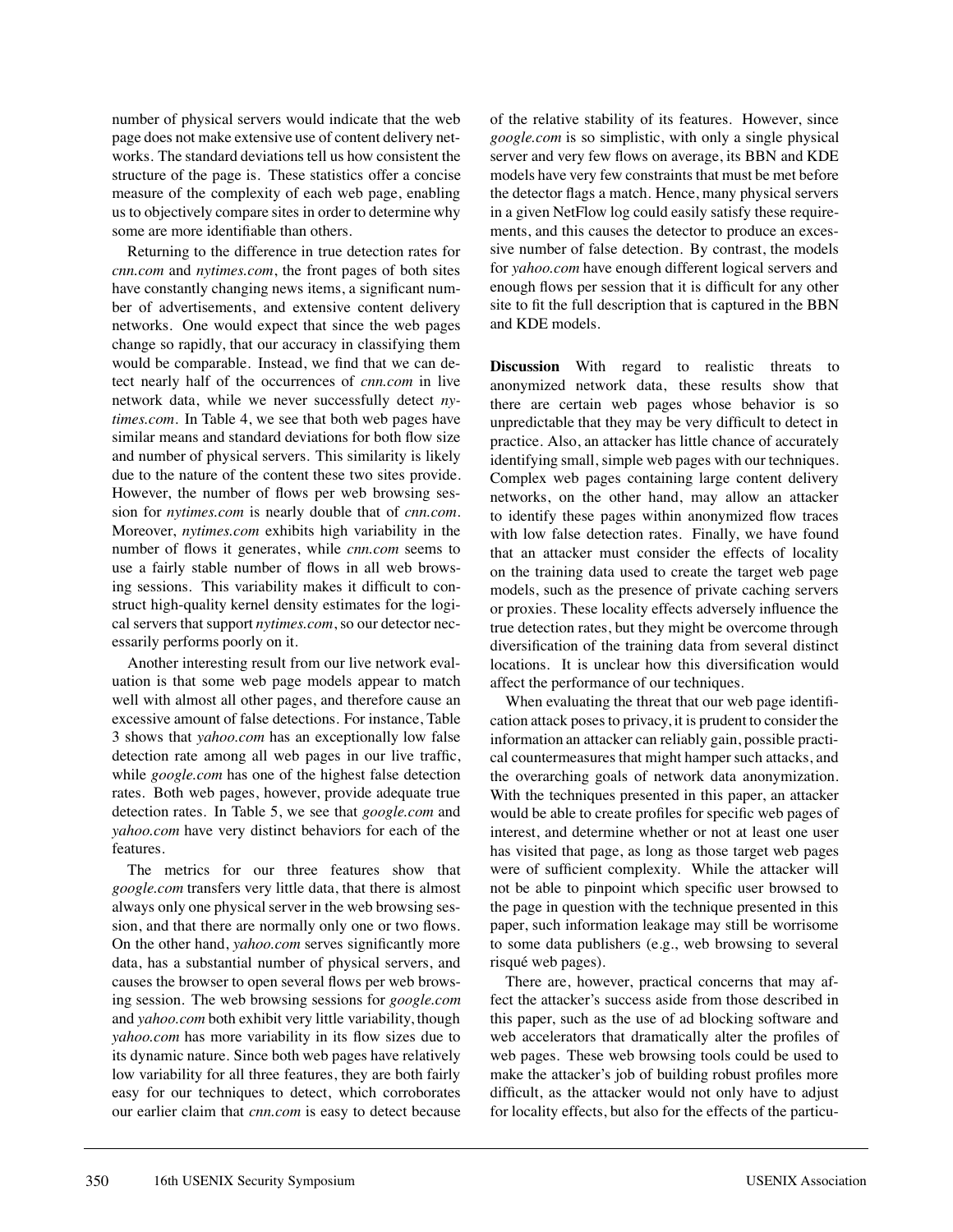| Feature                    | cnn.com |           | nytimes.com |           |
|----------------------------|---------|-----------|-------------|-----------|
|                            | Mean    | Std. Dev. | Mean        | Std. Dev. |
| Number of Flows            | 18.44   | 4.21      | 30.69       | 10.62     |
| Number of Physical Servers | 12.79   | 2.27      | 15.32       | 4.14      |
| Flow Size (KB)             | 568.20  | 286.95    | 692.87      | 298.73    |

Table 4: Comparison of mean and std. deviation for features of *cnn.com* and *nytimes.com*

| Feature                    | google.com |                | yahoo.com |           |
|----------------------------|------------|----------------|-----------|-----------|
|                            |            | Mean Std. Dev. | Mean      | Std. Dev. |
| Number of Flows            | 1.73       | 0.56           | 9.02      | 3.02      |
| Number of Physical Servers | 1.03       | 0.17           | 5.25      | 1.79      |
| Flow Size (KB)             | 13.64      | 10.37          | 219.51    | 187.26    |

Table 5: Comparison of mean and std. deviation for features of *google.com* and *yahoo.com*

lar ad blocking software or web accelerators. Moreover, while our evaluation has provided evidence that certain classes of web pages are identifiable despite the use of anonymization techniques, it is unclear how well the true detection and false detection rates scale with a larger target web page set. Therefore, our techniques appear to be of practical concern insofar as the attacker can approximate the behavior of the browsers and network environment used to download the web page.

#### **8 Conclusion**

In this paper, we perform an in-depth analysis of the threats that publishing anonymized NetFlow traces poses to the privacy of web browsing behaviors. Moreover, we believe our analysis is the first that addresses a number of challenges to uncovering browsing behavior present in real network traffic. These challenges include the effects of network locality on the adversary's ability to build profiles of client browsing behavior; difficulties in unambiguously parsing traffic to identify the flows that constitute a web page retrieval; and the effects of browser caching, content distribution networks, dynamic web pages, and HTTP pipelining. In order to accommodate for these issues, we adapt machine learning techniques to our problem in novel ways.

With regard to realistic threats to anonymized NetFlow data, our results show that there are certain web pages whose behavior is so variable that they may be very difficult to detect in practice. Also, our techniques offer an attacker little hope of accurately identifying small, simple web pages with a low false detection rate. However, complex web pages appear to pose a threat to privacy. Finally, our results show that an attacker must consider the effects of locality on the training data used to create the target web page models.

Our results and analysis seem to contradict the widely

held belief that small, static web pages are the easiest target for identification. This contradiction can be explained by the distinct differences between closed world testing and the realities of identifying web pages in the wild, such as browser caching behavior and web browsing session parsing. On the whole, we believe our study shows that a non-trivial amount of information about web browsing behaviors is leaked in anonymized network data. Indeed, our analysis has demonstrated that anonymization offers less privacy to web browsing traffic than once thought, and suggests that a class of web pages can be detected in a flow trace by a determined attacker.

#### **Acknowledgments**

The authors would like to thank Angelos Keromytis, Gabriela Cretu, and Salvatore Stolfo for access to network trace data used in early work on this topic. Also, thanks to our shepherd, Paul Van Oorschot, for providing insightful comments and guidance. This work was supported in part by NSF grant CNS-0546350.

#### **Notes**

1Though machine learning techniques are certainly not the only method for handling variability in web pages, their application in this context seems to be intuitive.

 $2$ Note that even if this assumption did not hold there are still techniques that can be used to infer the presence of HTTP traffic (e.g, based on traffic-mix characteristics).

#### **References**

[1] BISSIAS, G., LIBERATORE, M., JENSEN, D., AND LEVINE, B. N. Privacy Vulnerabilities in Encrypted HTTP Streams. In *Proceedings of the 5th International Workshop on Privacy Enhancing Technologies* (May 2005), pp. 1–11.